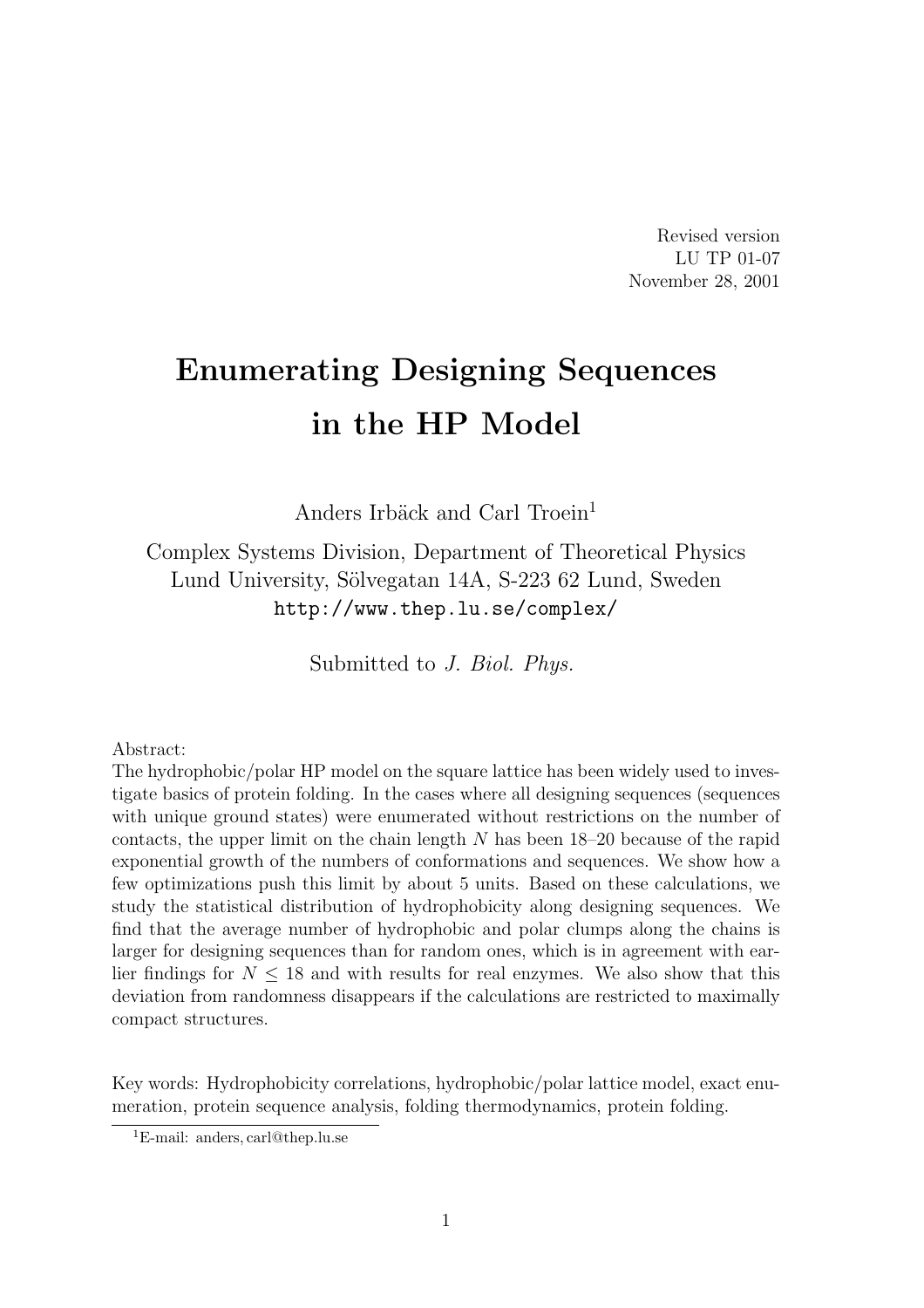# 1 Introduction

Coarse-grained models are an important tool in theoretical studies of protein folding, for computational as well as conceptual reasons, and have been used to gain insights into the physical principles of folding (for a recent review, see Ref. [1]). These models are often lattice based. The main advantage of using a discrete conformational space is that exact calculations can be performed for short chains, by exhaustive enumeration of all possible conformations. One model that has been extensively studied this way is the minimalistic hydrophobic/polar HP model of Lau and Dill [2] on the square lattice. In previous work on this model, all sequences with unique ground states were determined for chains with up to  $N = 18$ –20 monomers [3–5]. Such sequences are called designing; they design their ground state conformations.

In this paper, we show how a few optimizations make it possible to extend these calculations to  $N = 25$ , which corresponds to a 4000-fold increase in the number of possible sequence, conformation pairs.<sup>2</sup> We then use this data set to address the question of how designing sequences differ from random ones statistically.

By analyzing the behavior of block variables, it has been found that designing  $N \leq 18$ HP sequences [6] as well as real (globular) protein sequences [6, 7] show negative hydrophobicity correlations. Therefore, one expects to find an increased number of hydrophobic and polar clumps along these chains. In this paper, we show that the average number of clumps is indeed larger for designing HP sequences than for random sequences. In particular, this implies that the earlier finding that designing sequences show negative hydrophobicity correlations remains unaffected when increasing N to 25. This provides a non-trivial test of the robustness of this property.

In lattice model studies it is not uncommon to consider only maximally compact conformations, which for  $N = 25$  are confined to a  $5 \times 5$  square. This drastic reduction of conformational degrees of freedom leads to a sharp rise in the number of designing sequences. An interesting question is whether this reduction also affects the statistical properties of designing sequences. To address this question, we repeat the same statistical analysis for sequences that are designing when only maximally compact conformations are used. The results turn out to be qualitatively different in this case. In particular, this means that the agreement with the results obtained for real sequences gets lost when this reduced conformational space is used.

<sup>&</sup>lt;sup>2</sup>The complete list of all designing  $N \leq 25$  sequences and the corresponding conformations will be made electronically available at http://www.thep.lu.se/complex/wwwserver.html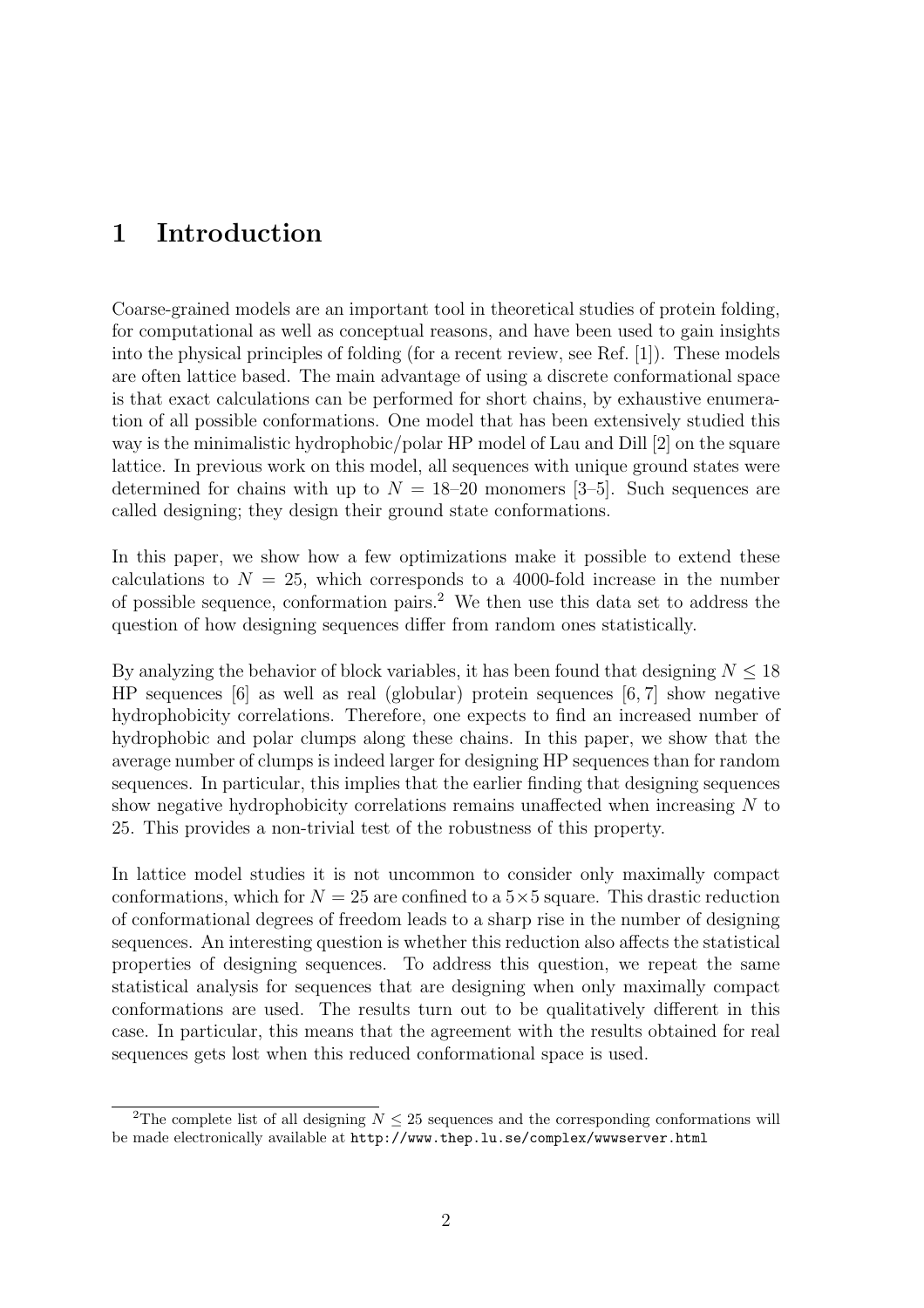Finally, we also study the character of the folding transition for one of the designing  $N = 25$  sequences, which was selected by an optimization procedure. The thermodynamic behavior of this sequence is studied using Monte Carlo simulations.

The paper is organized as follows. In Section 2 we define the model and describe the algorithm and optimizations used for finding all designing sequences with  $N \leq$ 25. Our results are discussed in Section 3, which contains sequence and structure statistics, the statistical analysis of designing sequences, and the thermodynamic study of an optimized sequence. A summary is given in Section 4.

# 2 Enumerating designing sequences

In lattice models of proteins it is common to use a contact potential. This means that the energy that a sequence gets with a certain conformation, is given by what contacts exist in that conformation. That is,

$$
E = \sum_{i < j} C_{ij} U(\sigma_i, \sigma_j) \tag{1}
$$

where the contact map  $C_{ij}$  is defined as

$$
C_{ij} = \begin{cases} 1 & \text{if monomers } i, j \text{ are neighbors on the lattice but } |i - j| \neq 1 \\ 0 & \text{otherwise} \end{cases}
$$
 (2)

and  $U(\sigma_i, \sigma_j)$  is the interaction matrix. In the HP model there are two amino acids, hydrophobic (H) and polar (P). The interaction matrix is

$$
U = \left(\begin{array}{cc} -1 & 0\\ 0 & 0 \end{array}\right) \tag{3}
$$

with H in the first row and column, so the energy is determined exclusively by the number of HH contacts.

Two conformations that have identical contact sets will have the same energy for all sequences, so they can be represented by a single contact set which is marked as degenerate. What this means is that a large number of conformations can be reduced to a smaller number of contact sets. A contact set that corresponds to a single conformation will be called unique.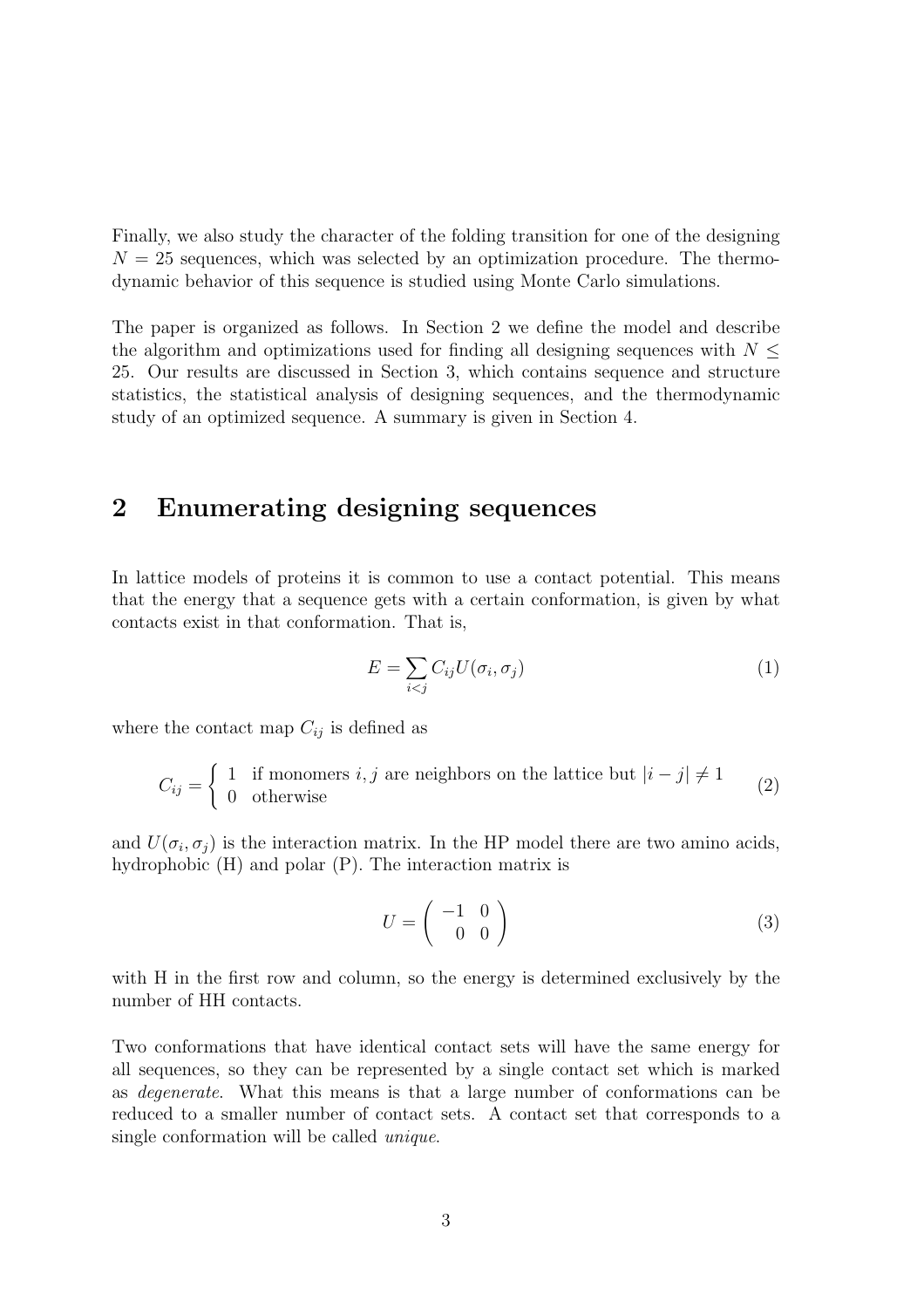Table 1: Contact set terminology.

| Unique  | Corresponds to a single self-avoiding walk                     |
|---------|----------------------------------------------------------------|
|         | Degenerate Corresponds to more than one self-avoiding walk     |
| Maximal | Not a subset of any other realizable contact set               |
|         | Redundant Can be ignored in the search for designing sequences |

## 2.1 Compressing conformational space

To find all designing sequences, we first determine all relevant conformations, which then are combined with sequences in Section 2.2. The conformation search is sometimes simplified by only considering maximally compact conformations, where the number of contacts is maximal. Looking only at those conformations corresponds to shifting the energies by adding a large negative term to all elements of the interaction matrix. An efficient method for enumerating compact conformations was recently proposed by Kloczkowski and Jernigan [8].

In this paper, we consider all possible self-avoiding walks, and not only those that are maximally compact. The space of all possible self-avoiding walks grows rapidly with N. Using contact sets rather than self-avoiding walks gives a significant reduction of the conformational space (see Table 2 below), but this reduction is not sufficient for our purposes; memory limitations prevented us from storing the complete list of all possible contact sets for  $N > 24$ . To be able to go to larger N, we therefore developed two procedures for reducing the number of contact sets to be stored. These procedures are based on the observation that as long as there are no repulsive forces (that is, as long as the elements of the interaction matrix are all non-positive), it is never energetically disadvantageous to add contacts as long as no existing contacts are broken.

Before discussing these two procedures, it is helpful to introduce some terminology. A contact set will be called maximal if it is not a proper subset of any other (realizable) contact set. A conformation that is designed by at least one sequence is designable. It can be readily seen that every designable self-avoiding walk corresponds to a unique and maximal contact set. Another important class are contact sets that can be safely ignored in the search for designing sequences. Such contact sets will be called redundant. A summary of our contact set terminology can be found in Table 1.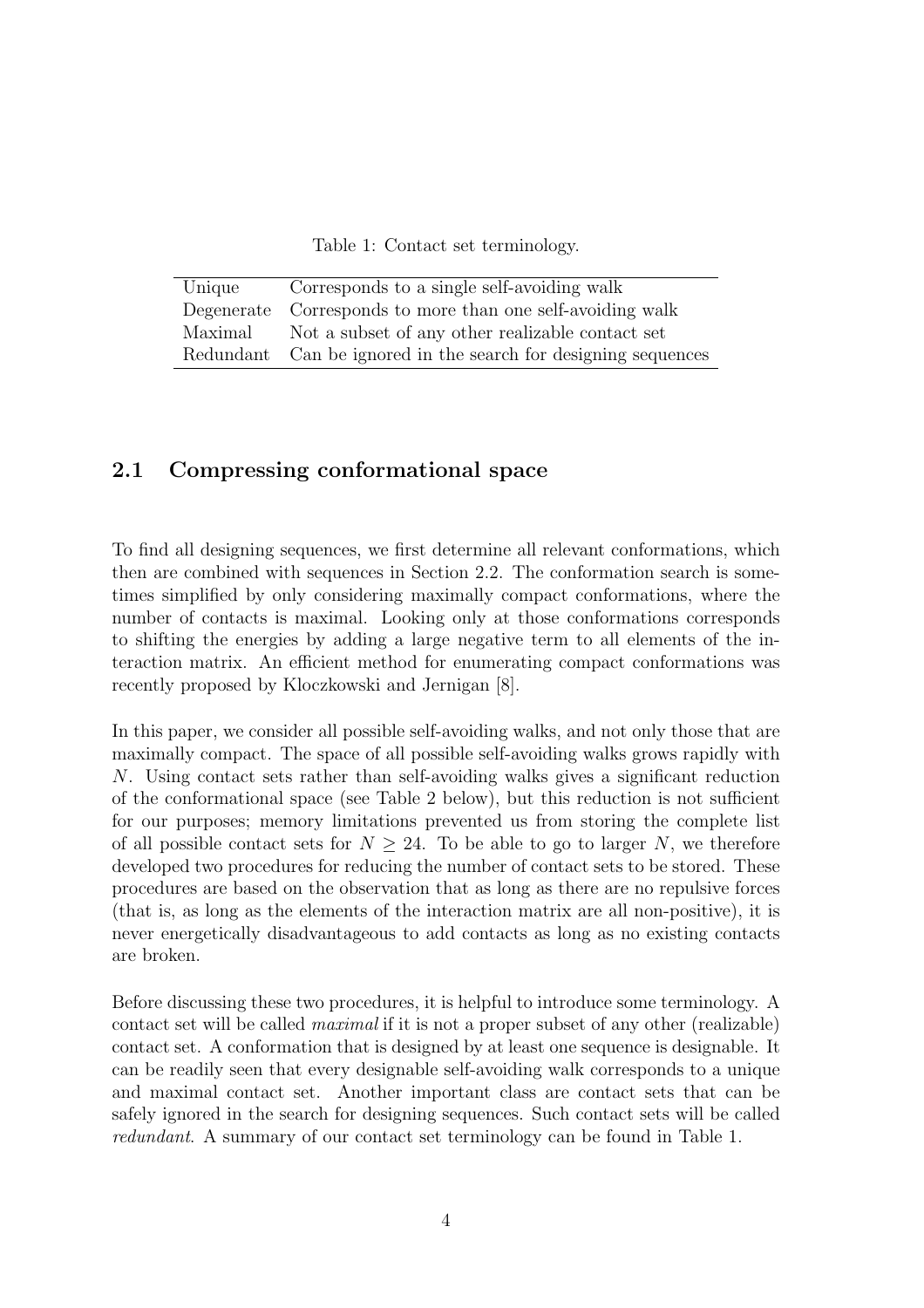#### 2.1.1 Eliminating contact sets: Step 1

As mentioned above, it was impossible for us to store the complete list of all contact sets for  $N \geq 24$ . To circumvent this problem, we used a program that for each selfavoiding walk tries a carefully selected, predefined set of (local) moves. If any of these moves can be performed without destroying any existing contact (new contacts may form), the self-avoiding walk is discarded. All possible self-avoiding walks surviving this test are converted to contact sets. It is important to stress that the moves are chosen so that the resulting reduced list of contact sets has the property that any realizable contact set is a subset of some set in this list. In particular, the move set does not contain the inverse of any of its elements.

The list of contact sets obtained this way was indeed small enough to be stored up to  $N = 25$ , but the procedure has the disadvantage that it may eliminate nonredundant contact sets. This is an unwanted property, but the problem is easy to solve. The solution is that once the sequences that have non-degenerate ground states with respect to the non-discarded conformations have been found, each sequence is combined with its conformation, and the chain is tested with the opposite of the tests used to discard conformations. That is, the program tests whether any of the opposite moves can be performed without breaking any of the existing HH contacts. By using the fact that the forces are repulsive, it can be seen that if no such move is possible, then the conformation has to be a unique ground state of this sequence. Hence, by performing this test, one can make sure that no sequence is falsely declared to be designing, even though there are non-redundant contact sets that are missing in the list used.

It is also important to note that all the self-avoiding walks with a given contact set are never discarded if the set is maximal. This means that all the contact sets that correspond to designable conformations are included in the list generated by this procedure. This is important because it implies that this reduced list of contact sets can be used without losing any designing sequence. What could go wrong when using this list is that some non-designing sequences were classified as designing, but this is avoided by performing the test discussed above.

#### 2.1.2 Eliminating contact sets: Step 2

Our second procedure removes contact sets from the list produced by the first procedure. This is done to speed up the calculations. All contact sets that are removed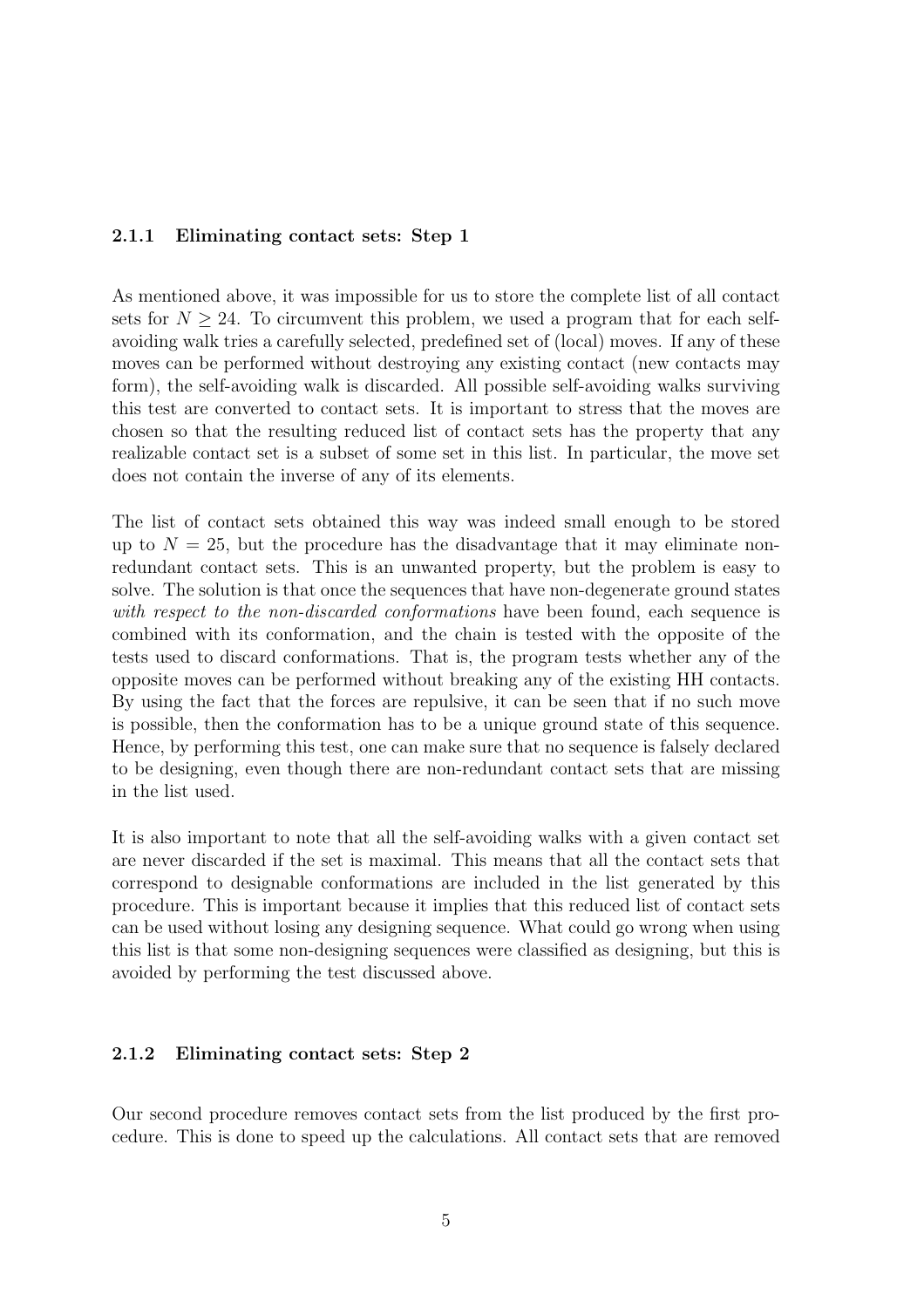in this second step are redundant.

The procedure relies on the fact that all pair energies are non-positive. To see how that can be used, consider one set of contacts A which is a subset of another contact set B. It is then clear that A cannot represent a unique ground state, because for any sequence,  $B$  has the same or lower energy. The set  $A$  is nevertheless non-redundant in case  $B$  is a unique contact set that would be falsely classified as the unique ground state of some sequence if A were removed. If, on the other hand, the set  $B$  is degenerate, then it follows that A must be redundant.

Suppose now that A is a subset of two other sets B and C. Then, provided that C is kept, there can be no sequence such that  $A$  is needed in order to decide whether or not this sequence has  $B$  as a unique ground state. This follows immediately from the fact that for any given sequence, both  $B$  and  $C$  have energies at least as low as that of A. Hence, if a contact set is a subset of two or more sets, then it has to be redundant. In particular, this is true if the set is a subset of a subset.

This reasoning gives us the following simple procedure for elimination of redundant contact sets.

- For each set A, find all sets of which A is a subset.
- Keep  $A$  if
	- 1. no such sets are found, or
	- 2. one set is found, and this set corresponds to one conformation.
- Otherwise discard A.

Note that those of the surviving contact sets that meet condition 1 are maximal.

It should be stressed that, because all the contact sets removed by this procedure are redundant, one can still use the test in Section 2.1.1 to make sure that no sequence is falsely classified as designing.

Implementing the rules described above requires some care, since the number of sets grows rapidly with  $N$ . The solution we used is based on storing the sets in a tree, where each node in the tree represents the question of whether or not a certain contact is included. Before building the tree, it is useful to sort the sets in descending order by the number of contacts they contain. This sorting ensures that a set, once added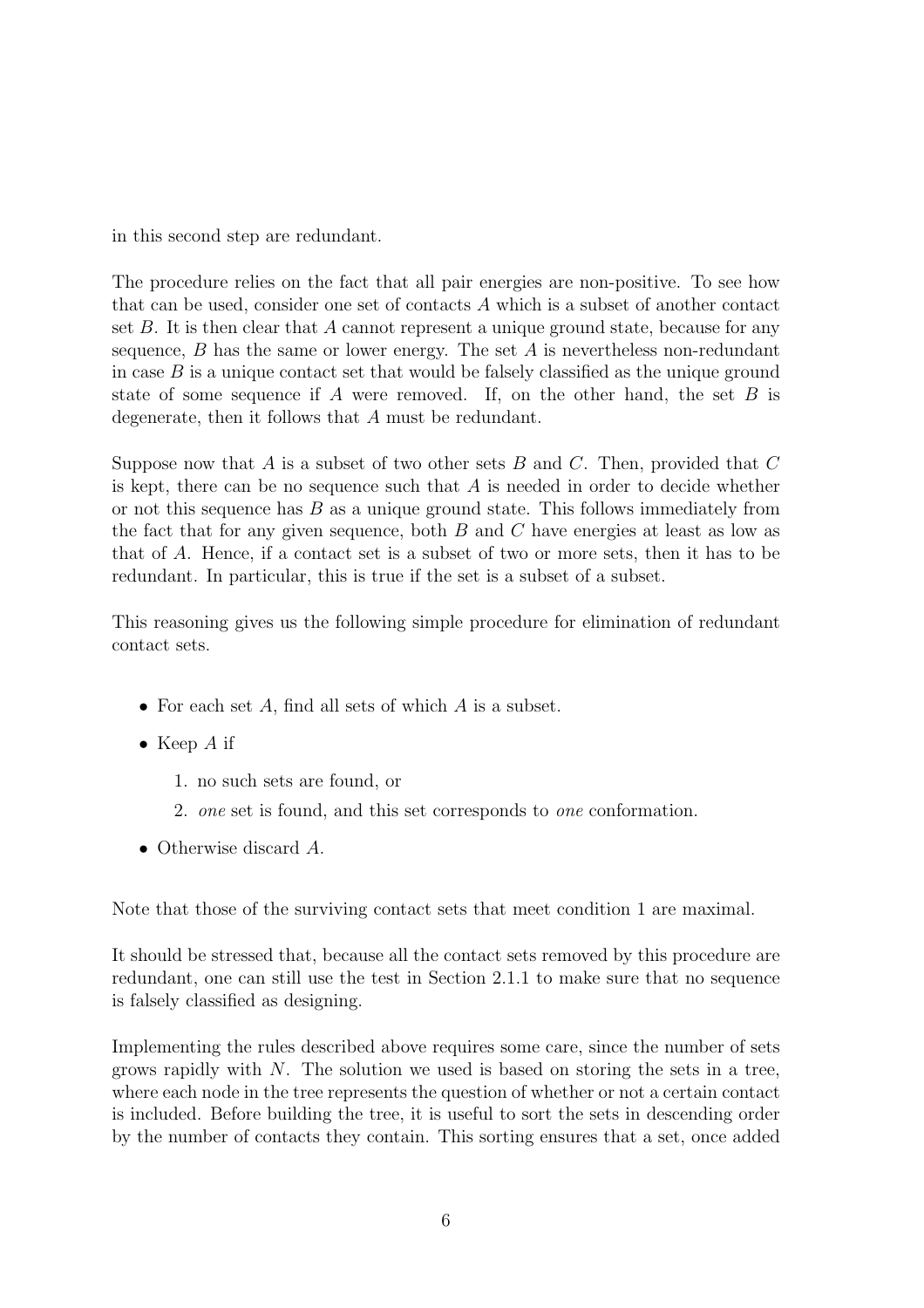to the tree, never has to be removed, since all sets of which it can be a subset are already added when it is examined. Having access to the tree, it is straightforward to search for supersets of a given set. One starts at the root of the tree and each time the tree branches one has to consider either one of the branches or both. The procedure is memory-consuming for large  $N$  (see example below), but the CPU time required is relatively modest.

#### 2.1.3 Examples

To get an idea of the sizes of these different lists of contact sets, let us consider the case  $N = 18$ . For this N, there are 5808335 self-avoiding walks and 170670 contact sets. After applying the redundancy test in Section 2.1.2 to the list of all possible contact sets, we are left with 33223 maximal contact sets (condition 1) and 6609 contacts sets with one superset corresponding to one conformation (condition 2). Among the 33223 maximal contact sets, there are 6181 sets representing more than one conformation. Subtracting the degenerate contact sets, we are left with 33223−6181 = 27042 contact sets corresponding to possibly designable conformations. Of those 27042 sets, 5660 sets have a total of 6609 listed subsets. These subsets are needed because they may degenerate an otherwise unique ground state corresponding to one of the 5660 sets.

Here, the redundancy test was applied to the complete list of all possible contact sets. Alternatively, we may first use the program described in Section 2.1.1, which for  $N = 18$  generates a list of 51373 contact sets (which contains the 33223 maximal ones). When applying the redundancy test in Section 2.1.2 to this reduced list, we end up with  $33223 + 449$  contact sets. Note that with this approach, we find only 449 of the 6609 non-redundant contact sets meeting condition 2. As a result, some conformations are erroneously found to be unique ground states. The test discussed in Section 2.1.1 removes these false unique ground states.

The CPU times required to generate these different lists on a Pentium III 800 MHz were as follows. Generating the list of all possible contact sets, by exhaustive enumeration, took 6 seconds, and reducing this list from 170670 to 33223 + 6609 contact sets required 7 seconds. The time needed to run the program that generates the list described in Section 2.1.1 was 3 seconds, and reducing this list from 51373 to  $33223 + 449$  contact sets took 1 second. The corresponding two numbers for  $N = 25$ were 40 and 60 minutes, respectively. In this case, building the tree used in the redundancy test required 220 megabytes of internal memory.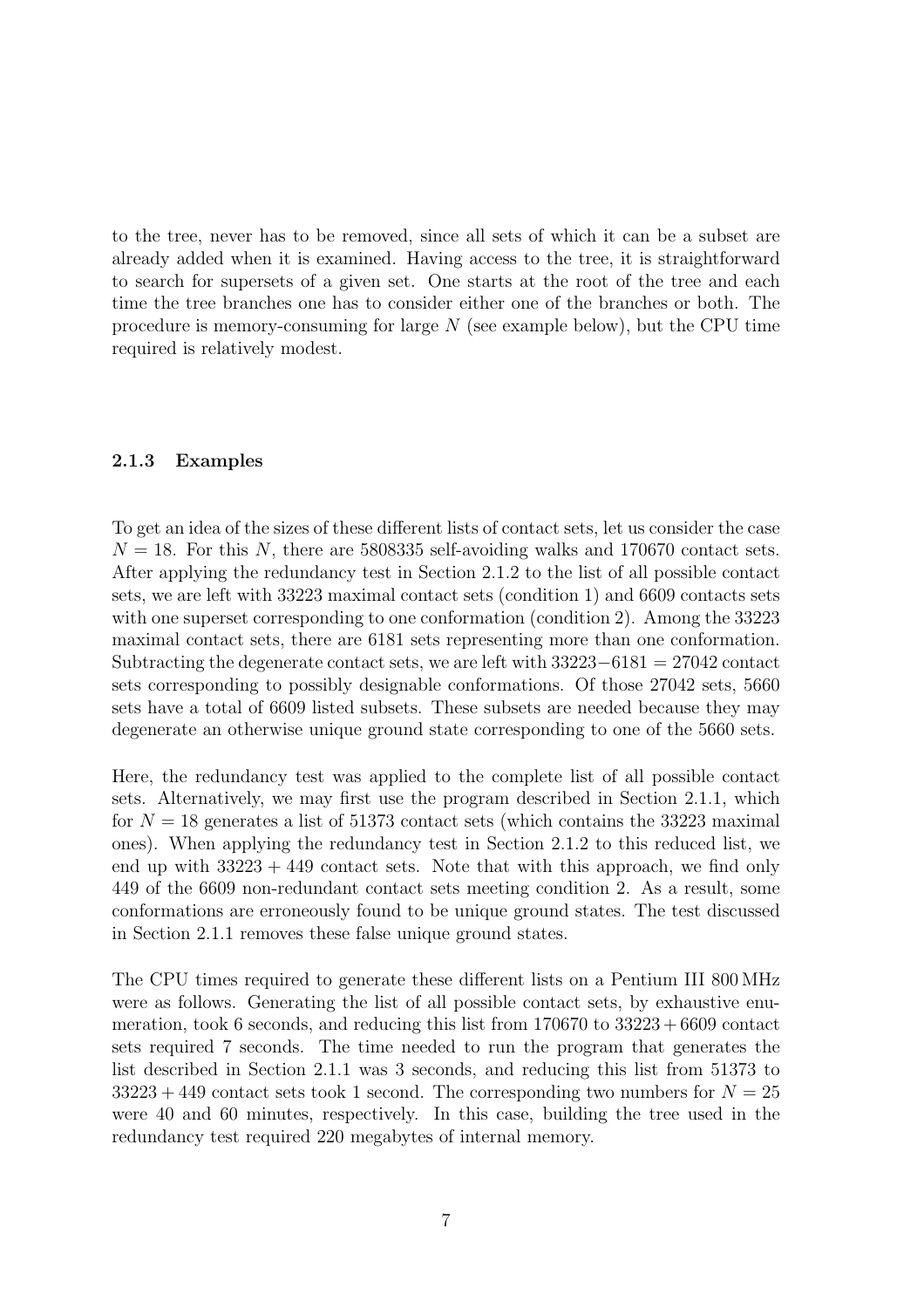## 2.2 Searching sequence space

We now turn our attention to the sequence space. For each of the  $2^N$  sequences we wish to determine what set of contacts gives the lowest energy. If this ground state energy can be accomplished only by a single contact set, and if that set corresponds to a single conformation, the sequence designs that conformation.

#### 2.2.1 Organizing the search

The most straightforward approach to finding all sequences with unique ground states is to go through all the sets of contacts for each sequence, and calculate the energy for each of the sets. By only storing the differences between consecutive sets of contacts, and by representing the sequences and contacts as numbers with one bit per position, the number of operations required for each combination can be kept small.

It is, however, also possible to use a very different approach. Represent each sequence by a binary number, and consider any given set of contacts. Between two consecutive sequences two bits are toggled on the average, which indicates that using information about the previous sequence and its energy will be a lot faster than recalculating the energy from scratch. This approach can be used if the whole sequence space is examined for one contact set at a time. The downside to doing this is that information needs to be stored for every sequence until all the contact sets have been considered.

Neither of the methods described above is bad, but they each contain an optimization that the other does not have. It is desirable to utilize both the similarity of consecutive sequences and the similarity of consecutive contact sets. The solution is to divide the sequence space into a number of blocks of fixed size, and apply the second method to each of those blocks. A block consists of  $2^M$  sequences that have their first  $N - M$ residues in common. This part of the sequence will be referred to as the *fixed part*, and the remaining  $M$  positions make up the *variable part*. We call a contact *active* if it connects two H monomers, and note that for each contact there are three possibilities, depending on the position and type of the monomers it connects:

- If both monomers are in the fixed part, the contact gives a contribution of  $-1$ to the energy for all the sequences of this block, if and only if both monomers are H.
- If at least one of the monomers is a P in the fixed part, the contact cannot be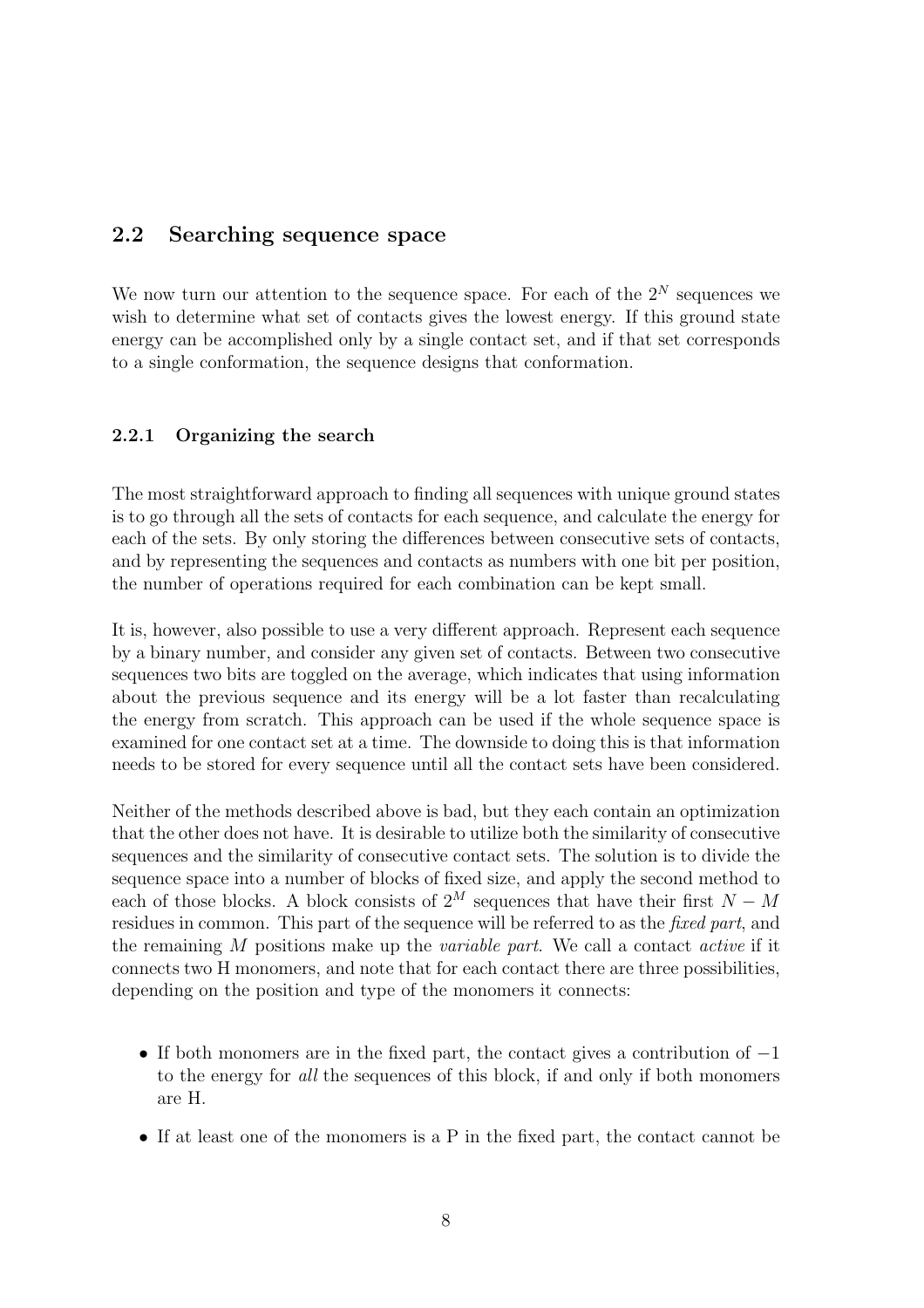active for any sequence in the block.

• If both monomers are in the variable part, or if one of them is in the variable part and the other is an H in the fixed part, whether or not the contact is active depends on the variable part.

#### 2.2.2 The cutoff energy

This leads us to the next optimization, which has to do with the possible ground state energies, and can be seen as a sequence-dependent reduction of the conformational space. Clearly, a non-degenerate ground state with  $N \geq 3$  cannot have an energy of 0. More generally, it is unreasonable that a small number of active contacts should be enough to give an arbitrarily long polymer a unique ground state. To see how this can be used to speed up the calculations, consider some contact set and sequence block, such that there are  $p$  active contacts in the fixed part and  $q$  contacts whose state depends on the variable part. If  $-(p+q)$  is larger than some cutoff value  $E_{\text{max}}$ , none of the sequences in this block can have a unique ground state for this contact set. The major problem that arises with this optimization is to know what value to use for  $E_{\text{max}}$ ; the algorithm will find only those unique ground states that have energies  $E \le E_{\text{max}}$ . For  $N \le 20$  all energies have been considered in the calculations, and it turns out that there are no unique ground states with  $E > -4$  for  $15 \le N \le 20$  (see Table 3 below). For  $N > 20$  we have not proven that there can be no unique ground states with  $E > -4$ , but it seems very reasonable that if there are any, most or all of them would have  $E = -3$ . Therefore we have used a cutoff energy  $E_{\text{max}} = -3$  for  $N > 20$ . It turns out that for  $20 < N \le 25$  there are no unique ground states with energy  $-3$ , and this strongly indicates that  $-4$  is the highest possible ground state energy for any HP chain with  $N \geq 15$ .

To illustrate how the computer time required varies with  $E_{\text{max}}$ , let us again take  $N = 18$  as an example. For this N, the sequence search is found to be about four times faster with  $E_{\text{max}} = -4$  than with  $E_{\text{max}} = -1$ . With  $E_{\text{max}} = -4$ , the total time needed to find the 6349 designing  $N = 18$  sequences, including the time required to generate the conformations, is a few minutes on a Pentium III 800 MHz.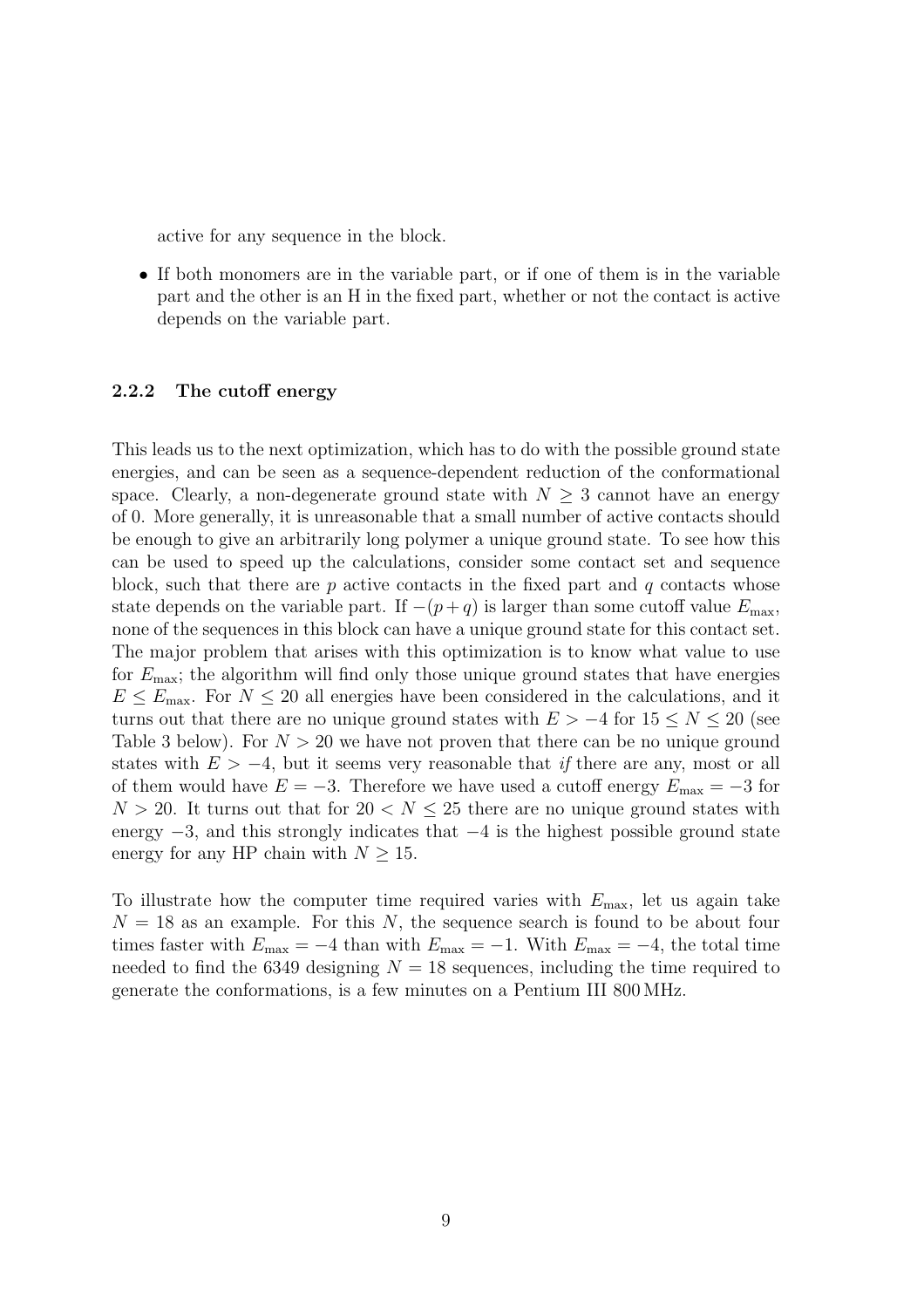## 3 Results

Using the algorithm and optimizations described above, it was possible to determine all designing sequences for  $N \leq 25$  within a reasonable amount of time. Previous work has covered  $N \leq 18$  for the normal HP model [3] and  $N \leq 20$  for shifted HP models  $[4, 5]$ . The increase in N corresponds roughly to a 100-fold increase in the number of known designing sequences and conformations. This gives better confidence when doing statistics on the designing sequences, and it makes it possible to study how properties of the model depend on protein size.

#### 3.1 Sequence and structure statistics

Sequence and structure statistics for  $4 \leq N \leq 25$  are summarized in Tables 2 and 3. Column three of Table 2 shows the total number of contact sets, which has been studied before [9]. It was estimated to grow as  $\mu^N$  with  $\mu = 2.29 \pm 0.02$  for large  $N$  [9]. The number of maximal contact sets, column four of Table 2, appears to grow exponentially too, but slightly slower. A fit of our data for  $15 \leq N \leq 25$  to the form  $\mu^N$  yields  $\mu \approx 2.07$ . This growth with N is considerably slower than that of the number of self-avoiding walks, for which the best available estimate is  $\sim N^{\gamma-1} \mu^N$ with  $\gamma = 43/32$  and  $\mu = 2.6381585$  [10].

The fifth column of Table 2 shows the number of designing sequences. It turns out that the fraction of designing sequences varies between 2.27 and 2.57% for 19  $\leq$  $N \leq 25$ , which is in line with previous results for smaller N [11]. The last column of Table 2 shows the number of designable conformations. The designability of a conformation is the number of sequences that designs it. From Table 2 it can be seen that the average designability of the conformations that are designable grows with N and is  $765147/107336 \approx 7.1$  for  $N = 25$ .

In Table 3 we show the distribution of ground state energies for different  $N$ , which is crucial for the optimization discussed in Section 2.2.2.

Figure 1 shows three designable  $N = 25$  conformations. The conformation (a) is the most designable one for  $N = 25$ , with a designability of 326, whereas conformation (c) is designed by one sequence only.

For comparison, we also determined the sequences that are designing when only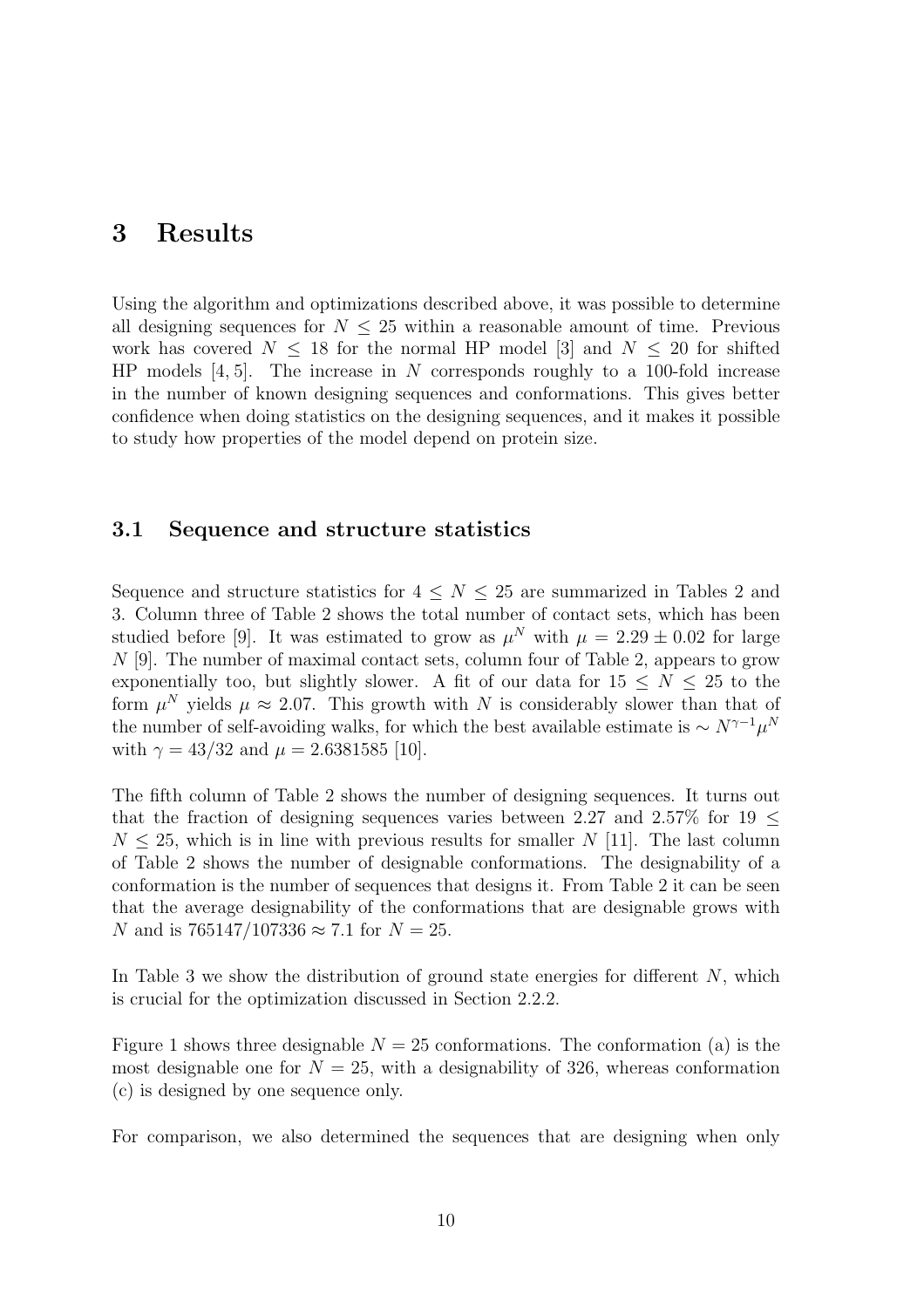Table 2: The number of designing sequences  $S_N$  and designable conformations  $D_N$  for the HP model on a square lattice. The third column shows the total number of contact sets, as obtained by exhaustive enumeration of all possible self-avoiding walks. Memory requirements (see Sec 2.1.1) prevented us from counting them for  $N \geq 24$ . Column four shows the number of maximal contact sets.

|                |               |                | Maximal        |                  |                  |
|----------------|---------------|----------------|----------------|------------------|------------------|
| $\,N$          | Conformations | Contact sets   | contact sets   | $\mathcal{S}_N$  | ${\cal D}_N$     |
| $\overline{4}$ | 5             | $\overline{2}$ | 1              | $\overline{4}$   | 1                |
| $\bf 5$        | 13            | 3              | $\overline{2}$ | $\boldsymbol{0}$ | $\overline{0}$   |
| 6              | 36            | 8              | $\overline{4}$ | $\overline{7}$   | $\boldsymbol{3}$ |
| $\overline{7}$ | 98            | 14             | 9              | 10               | $\overline{2}$   |
| 8              | 272           | 41             | 20             | $\overline{7}$   | $\bf 5$          |
| 9              | 740           | 78             | 39             | $\boldsymbol{6}$ | 4                |
| 10             | 2034          | 212            | 95             | 6                | 4                |
| 11             | 5513          | 424            | 174            | 62               | 14               |
| 12             | 15037         | 1113           | 420            | 87               | 25               |
| 13             | 40617         | 2309           | 779            | 173              | 52               |
| 14             | 110188        | 5953           | 1818           | 386              | 130              |
| 15             | 296806        | 12495          | 3409           | 857              | 218              |
| 16             | 802075        | 31940          | 7810           | 1539             | 456              |
| 17             | 2155667       | 67389          | 14717          | 3404             | 787              |
| 18             | 5808335       | 170670         | 33223          | 6349             | 1475             |
| 19             | 15582342      | 363010         | 63434          | 13454            | 2726             |
| 20             | 41889578      | 910972         | 140939         | 24900            | 5310             |
| 21             | 112212146     | 1953847        | 273049         | 52183            | 9156             |
| 22             | 301100754     | 4868343        | 599821         | 97478            | 17881            |
| 23             | 805570061     | 10513774       | 1174460        | 199290           | 31466            |
| 24             | 2158326727    |                | 2561884        | 380382           | 61086            |
| 25             | 5768299665    |                | 5057733        | 765147           | 107336           |

maximally compact conformations are used. In this case, it turns out that there are 6181800 designing  $N = 25$  sequences. The corresponding number is 765147 when the full conformational space is used (see Table 2), so the ratio between the number of designing sequences in the maximally compact ensemble and the number of truly designing sequences is 6181800/765147  $\approx$  8.1, for  $N = 25$ . This ratio has previously been shown [12] to fluctuate between approximately 4 and 11 for  $N = 11$  through  $N = 18$ .

It is worth noting that among the 765147  $N = 25$  sequences that are designing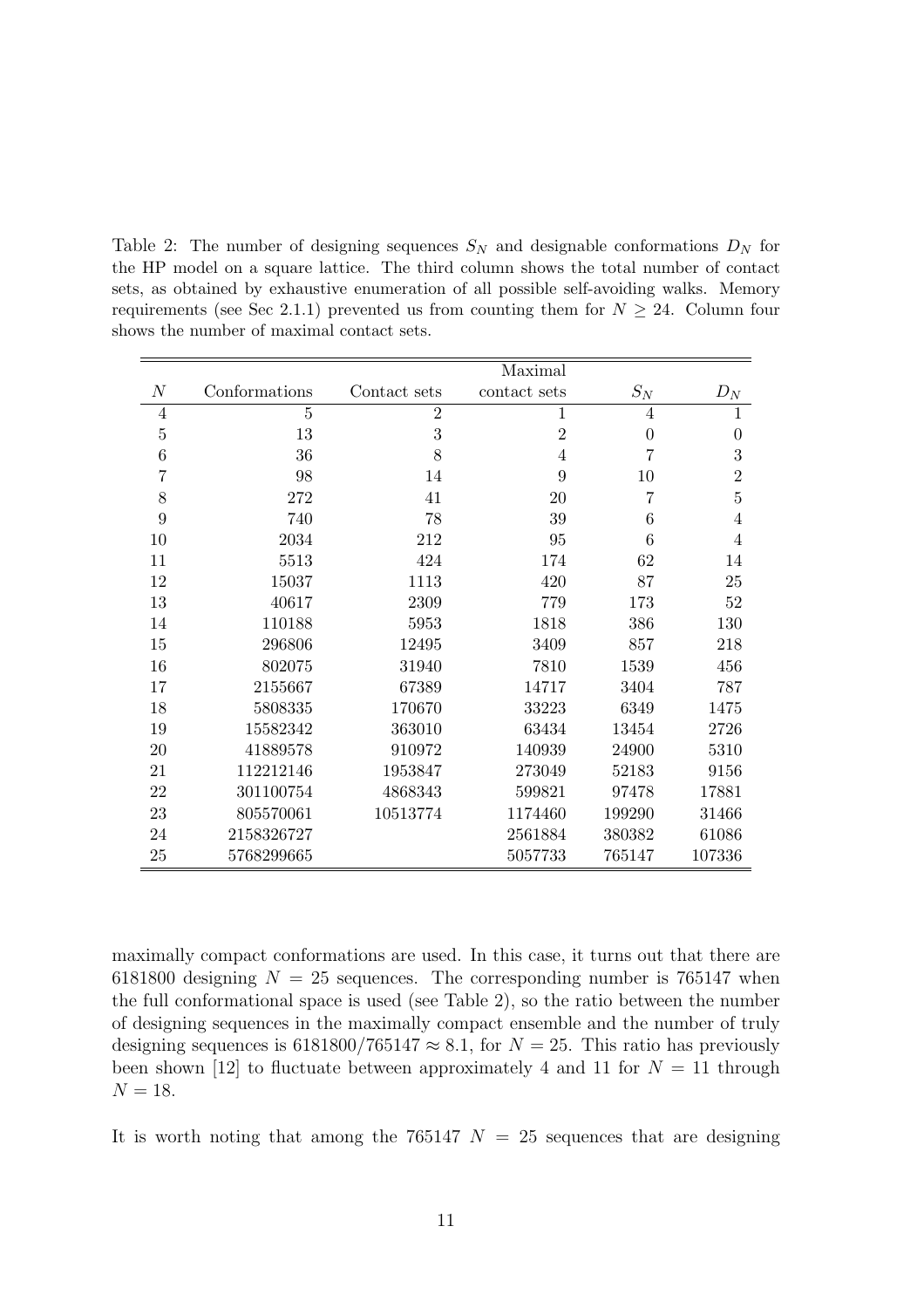| $\boldsymbol{N}$ | Energy         |                |                |      |                |      |      |       |       |        |        |        |        |       |       |       |
|------------------|----------------|----------------|----------------|------|----------------|------|------|-------|-------|--------|--------|--------|--------|-------|-------|-------|
|                  | -1             |                | $-2 -3$        | $-4$ | $-5$           | $-6$ | $-7$ | $-8$  | -9    | $-10$  | -11    | $-12$  | $-13$  | -14   | $-15$ | $-16$ |
| 4                | 4              |                |                |      |                |      |      |       |       |        |        |        |        |       |       |       |
| $\bf 5$          |                |                |                |      |                |      |      |       |       |        |        |        |        |       |       |       |
| $\,6$            | $\overline{0}$ | 7              |                |      |                |      |      |       |       |        |        |        |        |       |       |       |
| $\overline{7}$   | $\Omega$       | 10             |                |      |                |      |      |       |       |        |        |        |        |       |       |       |
| 8                | $\theta$       | $\overline{0}$ | 7              |      |                |      |      |       |       |        |        |        |        |       |       |       |
| 9                | $\theta$       | $\overline{0}$ | 8              |      |                |      |      |       |       |        |        |        |        |       |       |       |
| 10               | $\Omega$       | $\overline{0}$ | 1              | 5    |                |      |      |       |       |        |        |        |        |       |       |       |
| 11               | $\mathbf{0}$   | $\mathbf{0}$   | 6              | 54   | $\overline{2}$ |      |      |       |       |        |        |        |        |       |       |       |
| 12               | $\Omega$       | $\mathbf{0}$   | $\overline{2}$ | 27   | 49             | 9    |      |       |       |        |        |        |        |       |       |       |
| 13               | $\theta$       | $\overline{0}$ | $\theta$       | 78   | 54             | 41   |      |       |       |        |        |        |        |       |       |       |
| 14               | $\theta$       | $\overline{0}$ | $\overline{2}$ | 53   | 110            | 132  | 89   |       |       |        |        |        |        |       |       |       |
| 15               | $\theta$       | $\overline{0}$ | $\overline{0}$ | 58   | 88             | 355  | 330  | 26    |       |        |        |        |        |       |       |       |
| 16               | $\theta$       | $\overline{0}$ | $\overline{0}$ | 43   | 158            | 250  | 638  | 417   | 33    |        |        |        |        |       |       |       |
| 17               | $\overline{0}$ | $\overline{0}$ | $\overline{0}$ | 33   | 160            | 662  | 882  | 1337  | 330   |        |        |        |        |       |       |       |
| 18               | $\overline{0}$ | $\overline{0}$ | $\overline{0}$ | 24   | 149            | 623  | 1431 | 2021  | 1676  | 425    |        |        |        |       |       |       |
| 19               | $\overline{0}$ | $\overline{0}$ | $\overline{0}$ | 8    | 154            | 971  | 1936 | 4996  | 3324  | 2007   | 58     |        |        |       |       |       |
| 20               | $\Omega$       | $\mathbf{0}$   | $\overline{0}$ | 13   | 147            | 955  | 2573 | 5582  | 7665  | 5415   | 2481   | 69     |        |       |       |       |
| 21               |                |                | $\overline{0}$ | 17   | 134            | 1312 | 3116 | 11670 | 12132 | 13917  | 8898   | 987    |        |       |       |       |
| 22               |                |                | $\overline{0}$ | 12   | 120            | 1116 | 3802 | 11672 | 22386 | 24171  | 22394  | 10610  | 1195   |       |       |       |
| 23               |                |                | $\overline{0}$ | 26   | 92             | 1547 | 4204 | 21050 | 29944 | 56902  | 44940  | 31961  | 8118   | 506   |       |       |
| 24               |                |                | $\overline{0}$ | 17   | 134            | 1321 | 4916 | 21096 | 48017 | 78496  | 100746 | 75346  | 40376  | 9596  | 321   |       |
| 25               |                |                | 0              | 20   | 64             | 1708 | 5270 | 32484 | 59470 | 158044 | 159704 | 191377 | 102944 | 46386 | 7688  | 6     |

Table 3: The number of designing sequences for different N and ground state energies.



Figure 1: Some designable structures with  $N = 25$ : (a) the most designable structure, (b) a maximally compact structure, and (c) a structure with few contacts. Filled circles represent H.

when the full conformational space is used, there are only 605 sequences that design maximally compact conformations. Furthermore, it turns out that no maximally compact conformation is designed by more than 10 sequences, whereas the most designable conformation, as mentioned above, has a designability of 326. In fact, there are 19360 conformations that are more designable than the most designable one among the maximally compact conformations.

It is interesting to compare these results to those of Shahrezaei and Ejtehadi [5], who studied a shifted HP model where the interaction matrix is given by  $U(H, H) =$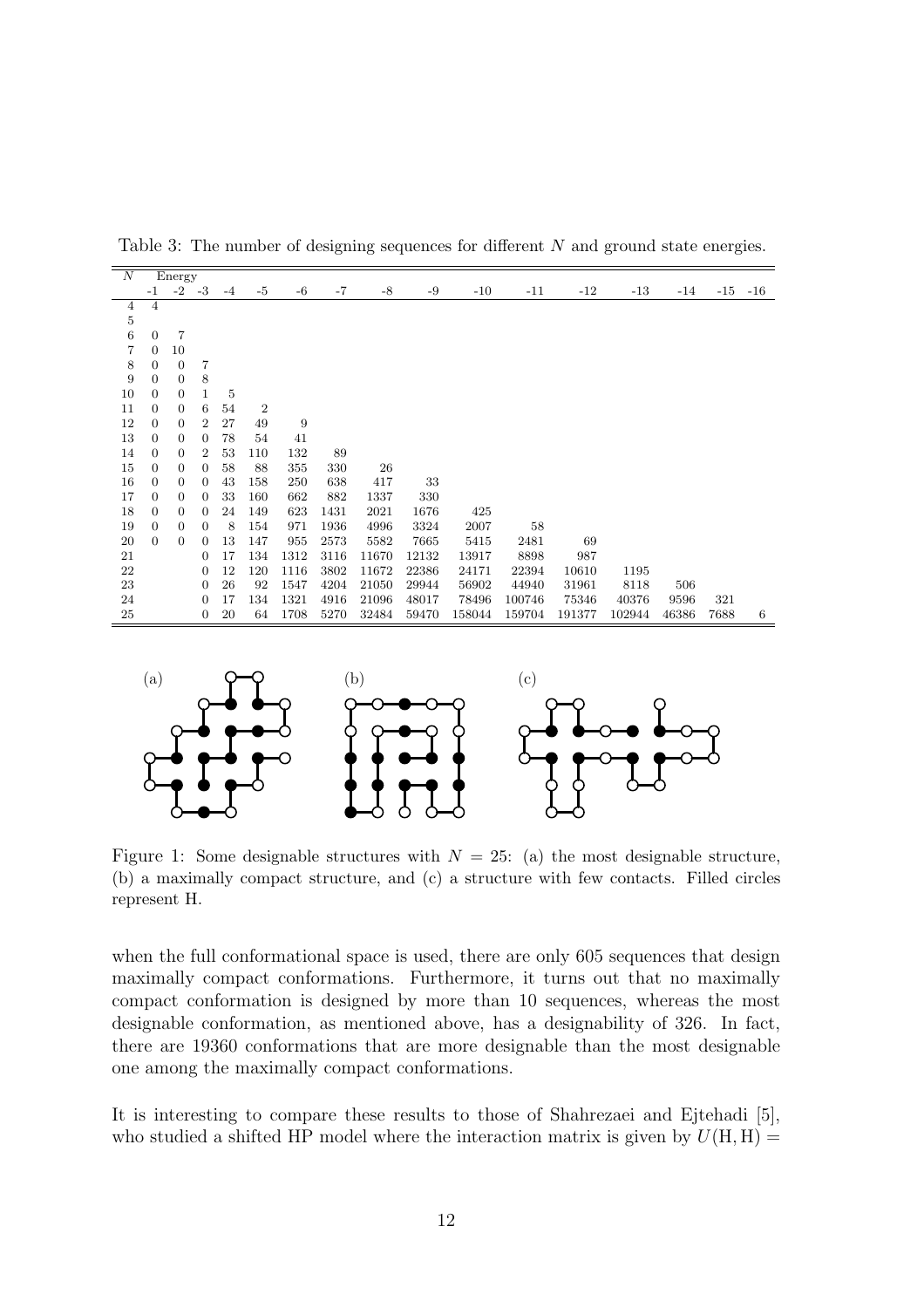$-2 - \gamma - E_c$ ,  $U(H, P) = -1 - E_c$  and  $U(P, P) = -E_c$ . Using the full conformational ensemble, these authors found that the set of highly designable conformations was independent of the parameters  $\gamma$  and  $E_c$ . In particular, this suggests that the set of highly designable conformations should remain the same when only maximally compact conformations are considered. Our results show that this conclusion does not hold in the original, unshifted HP model.

## 3.2 Statistical properties of designing sequences

In this section, we study the statistical properties of designing sequences by monitoring two different quantities. The first one is the total hydrophobicity  $M$ , defined as

$$
M = \sum_{i=1}^{N} \frac{1 + \sigma_i}{2},
$$
\n(4)

where  $\sigma_i = 1$  (H) or  $\sigma_i = -1$  (P). Our second quantity is the number j of hydrophobic and polar clumps along the chain [13], which can be written as

$$
j = \frac{N+1}{2} - \frac{1}{2} \sum_{i=1}^{N-1} \sigma_i \sigma_{i+1}.
$$
 (5)

A similar analysis has previously been performed for  $N \leq 18$  [6]. By analyzing the fluctuations of block variables, evidence was found for negative  $\sigma_i, \sigma_j$  correlations. Therefore, we expect the average  $j$  to be larger for designing sequences than for random ones.

In Figure 2a we show the relative abundance of hydrophobic amino acids,  $\langle M \rangle/N$ , as a function of N, where  $\langle \cdot \rangle$  denotes an average for fixed N. For the sequences that are designing when the full conformational space is used, we see that the N dependence of  $\langle M \rangle/N$  is quite weak if N is not too small, which confirms a trend seen earlier [6]. Furthermore, we see that these sequences, as expected, are more hydrophobic than those that are designing when only maximally compact conformations are used. Finally, it can also be seen that the sequences that design maximally compact conformations differ greatly from those that are designing when only such conformations are used. Figure 2b shows the frequency of different M for  $N = 25$ .

In Figure 3 we show the results of our clump analysis for  $N = 25$ . The average number of clumps for fixed M (and N),  $\langle j \rangle_M$ , is indeed found to be larger for designing sequences than for random ones, which is in nice qualitative agreement with previous results for real protein sequences and model sequences with smaller  $N(6,7)$ . Sequences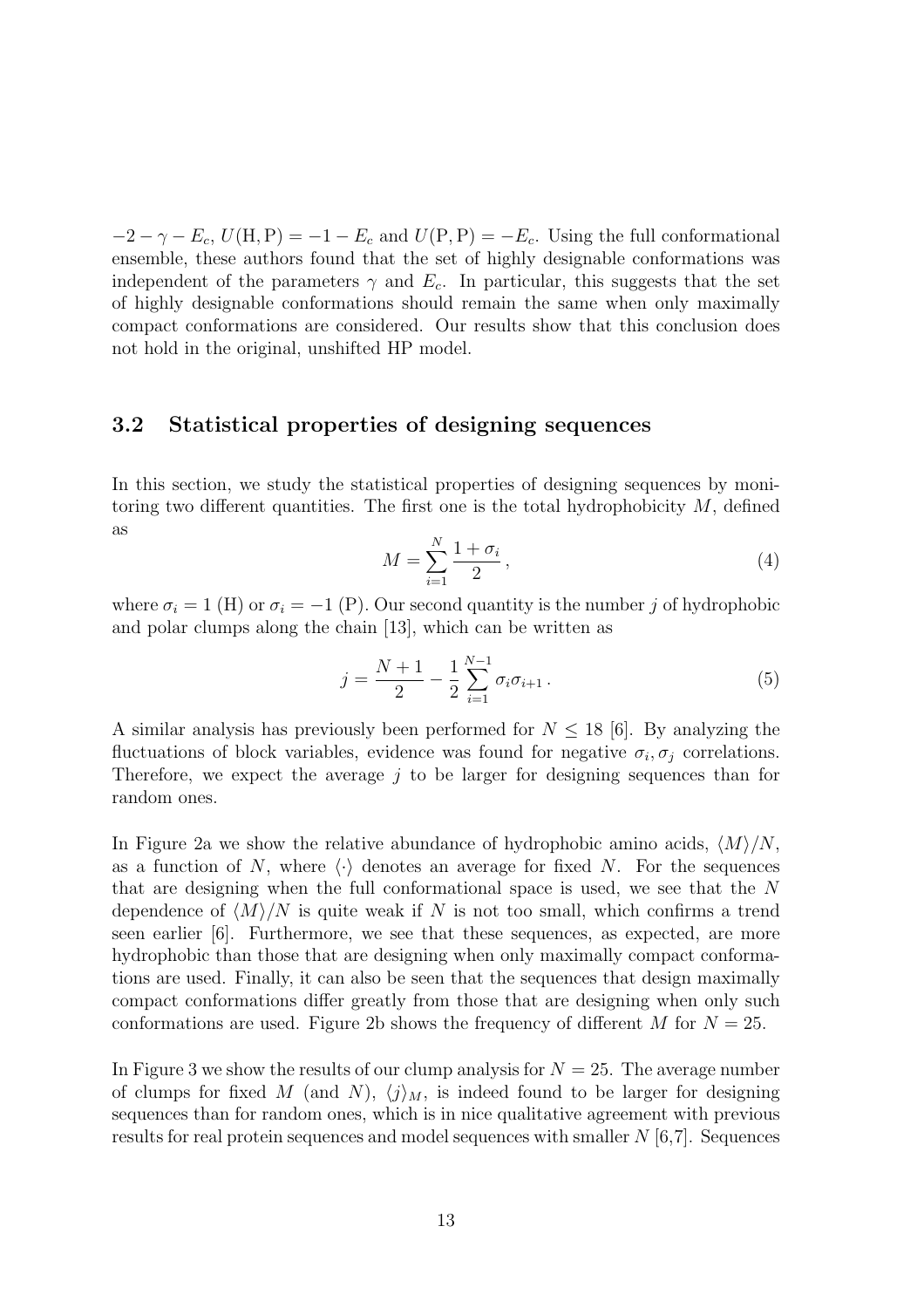

Figure 2: (a) The average hydrophobicity  $\langle M \rangle/N$  as a function of N and (b) the frequency  $f_M$  of different M for  $N = 25$ . Shown are the results for all designing sequences  $(+)$ , all sequences that are designing when only maximally compact conformations are considered  $(x)$ , and sequences that design maximally compact conformations when all conformations are considered  $(\Box)$ . The dashed lines represent random sequences.



Figure 3: The number of clumps,  $\langle j \rangle_M$ , as a function of the total hydrophobicity M for  $N = 25$ . Shown are the results for sequences that are designing when all conformations  $(+)$  and only maximally compact ones  $(\times)$ , respectively, are considered. The dashed line represents random sequences.

that are designing when the interaction energies are shifted so far that only the 1081 maximally compact conformations need to be considered, have, by contrast, a  $\langle j \rangle_M$  close to that of random sequences. Hence, the results obtained from studying only maximally compact conformations seem to be of less relevance, with respect to the applicability to real proteins, than the results obtained when considering all conformations.

Finally, we note that Buchler and Goldstein have compared various lattice models and found arguments against the use of only two letters [14,15], as in the HP model.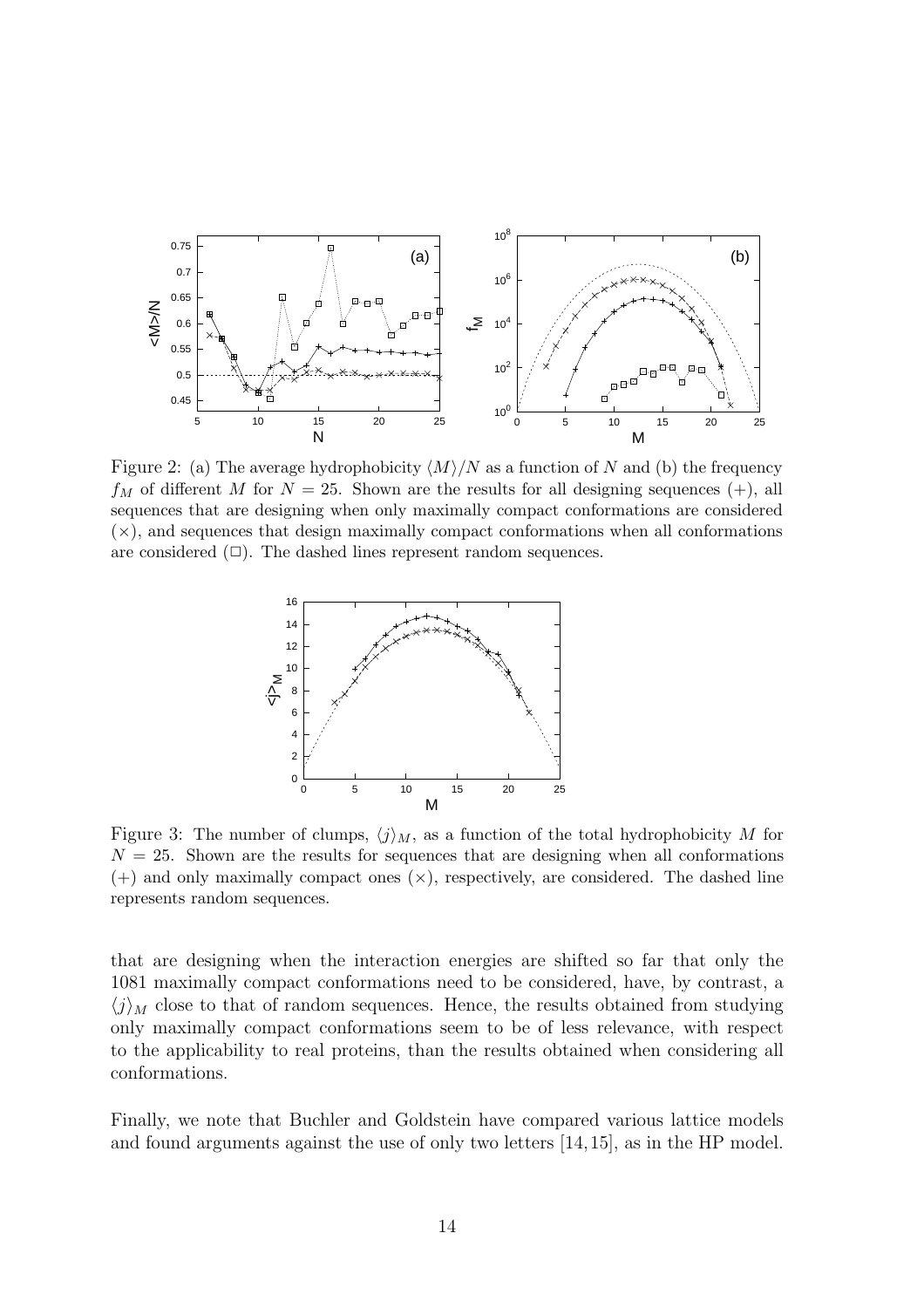These findings were all based on calculations for maximally compact conformations. However, it is not known to what extent the results of such calculations remain valid when the full set of conformations is used. Our results show that, in the HP model, both the set of highly designable conformations and the statistical properties of designing sequences depend strongly on which of the two conformational ensembles is used.

### 3.3 The character of the folding transition

The model studied in this paper has the important feature that there exists a significant number of designing sequences (this is not true on the triangular [16] and cubic [17] lattices), and that the corresponding conformations tend to show protein-like regularities [18]. However, as in other two-dimensional models, the folding transition is not protein-like in character for the typical sequence; the folding process is not cooperative enough [19]. On the other hand, the folding behavior is, at least to some extent, sequence dependent, and therefore we decided to look into the thermodynamic behavior of a carefully chosen sequence.

This sequence was obtained by applying a Monte Carlo-based sequence design algorithm [20] to the 326 sequences that design the most designable  $N = 25$  conformation (see Figure 1a). The design algorithm maximizes the stability of a given conformation with respect to sequence at a fixed non-zero temperature. The sequence we obtained by using this method is shown in Figure 1a. Subsequently, this sequence was subjected to Monte Carlo simulations at different temperatures. In Figure 4 we show the temperature-dependence of the specific heat, which is found to exhibit a pronounced peak. Also shown is the distribution of energy at  $kT = 0.479$ , which is just above the specific-heat maximum. The energy distribution has one peak corresponding to the ground state, at  $E = -13$ , and another, broader peak centered at  $E \approx -8$ . The coexistence of these states implies that the folding transition is much more cooperative for this sequence than for the typical sequence in this model.

## 4 Summary

By greatly reducing the conformational space, and by carefully optimizing the sequence space exploration, we were able to decrease the time needed to exhaustively search for designing sequences with  $N = 18$  roughly thousandfold compared to the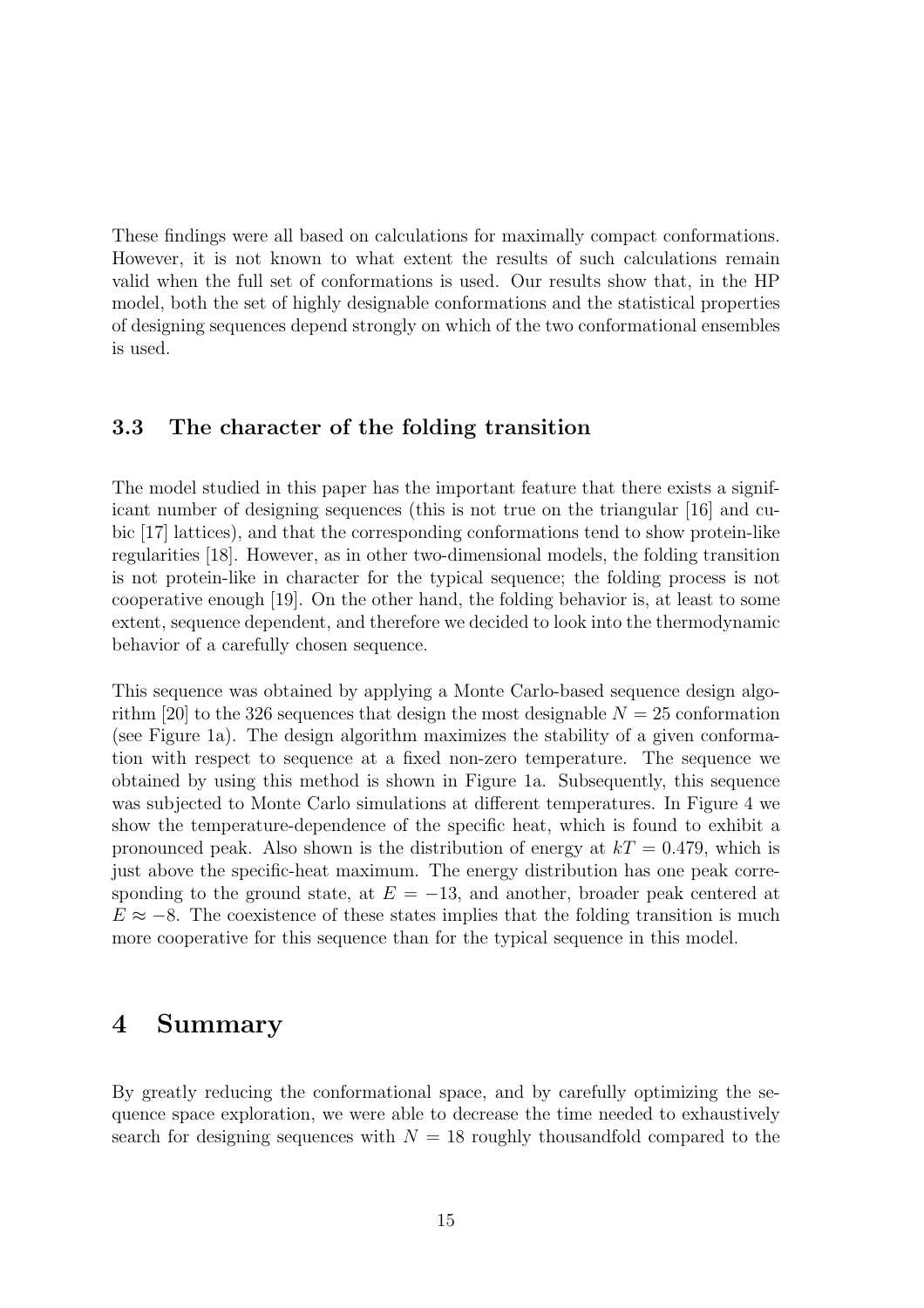

Figure 4: Results from Monte Carlo simulations of the sequence shown in Fig. 1a. (a) Temperature dependence of the specific heat  $C_v = (\langle E^2 \rangle - \langle E \rangle^2)/kT^2$ . The line is an extrapolation obtained by umbrella sampling [21]. (b) Histogram of energy at  $kT = 0.479$ .

most naïve methods. It became feasible to find all designing sequences for  $N$  as large as 25 using only a small number of workstations. The results obtained by doing this were used to look at the statistical properties of designing sequences. We found that the average number of hydrophobic and polar clumps along the chains is larger for designing sequences than for random ones. In particular, this means that the finding that designing HP sequences, like real enzymes, show negative hydrophobicity correlations  $[6, 7]$  remains unaffected when increasing N from 18 to 25. By contrast, qualitatively different results were obtained when discarding conformations that are not maximally compact. This is of interest because restrictions to compact structures are common in both lattice model studies and determinations of statistical potentials from known protein structures. Finally, we saw an example of a folding behavior that is more cooperative than for the typical sequence in this model.

#### Acknowledgements

We would like to thank Erik Sandelin for fruitful discussions, Björn Samuelsson for generously providing the program discussed in Section 2.1.1, and two anonymous referees for useful remarks. This work was in part supported by the Swedish Foundation for Strategic Research.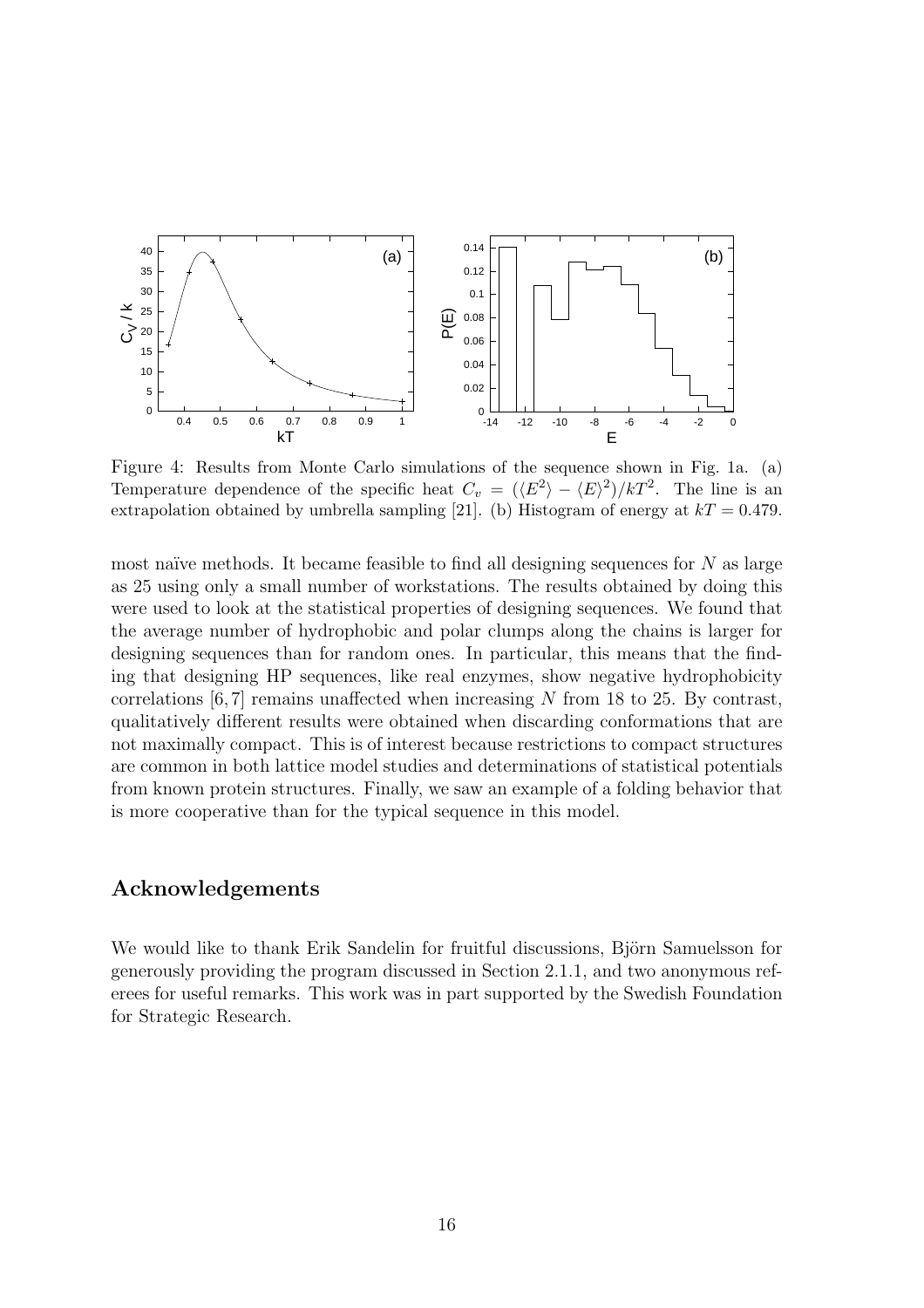# References

- [1] Chan, H.S., Kaya, H. and Shimizu, S.: Computational Methods for Protein Folding: Scaling a Hierarchy of Complexities, to appear in T. Jiang, Y. Xu and M.Q. Zhang (eds.) Current Topics in Computational Biology (MIT Press, Cambridge, Massachusetts, USA)
- [2] Lau, K.F. and Dill, K.A.: A Lattice Statistical Mechanics Model of the Conformational and Sequence Spaces of Proteins, Macromolecules 22 (1989), 3986– 3997.
- [3] Dill, K.A., Bromberg, S., Yue, K., Fiebig, K.M., Yee, D.P., Thomas, P.D. and Chan, H.S.: Principles of Protein Folding — A Perspective from Simple Exact Models, Protein Sci. 4 (1995), 561–602.
- [4] Hirst, J.D.: The Evolutionary Landscape of Functional and Model Proteins, Protein Eng. 9 (1999), 721–726.
- [5] Shahrezaei, V. and Ejtehadi, M.R.: Geometry Selects Highly Designable Structures, J. Chem. Phys. 113 (2000), 6437–6442.
- [6] Irbäck, A. and Sandelin, E.: On Hydrophobicity Correlations in Protein Chains, Biophys. J. 79 (2000), 2252–2258.
- [7] Irbäck, A., Peterson, C. and Potthast, F.: Evidence for Nonrandom Hydrophobicity Structures in Protein Chains, Proc. Natl. Acad. Sci. USA 93 (1996), 9533– 9538.
- [8] Kloczkowski, A. and Jernigan, R.L: Transfer Matrix Methods for Enumeration and Generation of Compact Self-Avoiding Walks. I. Square Lattices, J. Chem. Phys. 109 (1998), 5134–5146.
- [9] Vendruscolo, M., Subramanian, B., Kanter, I., Domany, E. and Lebowitz, J.: Statistical Properties of Contact Maps, Phys. Rev. E 59 (1999), 977–984.
- [10] Madras, N. and Slade, G.: The Self-Avoiding Walk (Birkhauser, Boston, 1993).
- [11] Chan, H.S. and Dill, K.A.: Transition States and Folding Dynamics of Proteins and Heteropolymers, J. Chem. Phys. 100 (1994), 9238–9257.
- [12] Chan, H.S. and Dill, K.A.: Comparing Folding Codes for Proteins and Polymers, Proteins Struct. Funct. Genet. 24 (1996), 335–344.